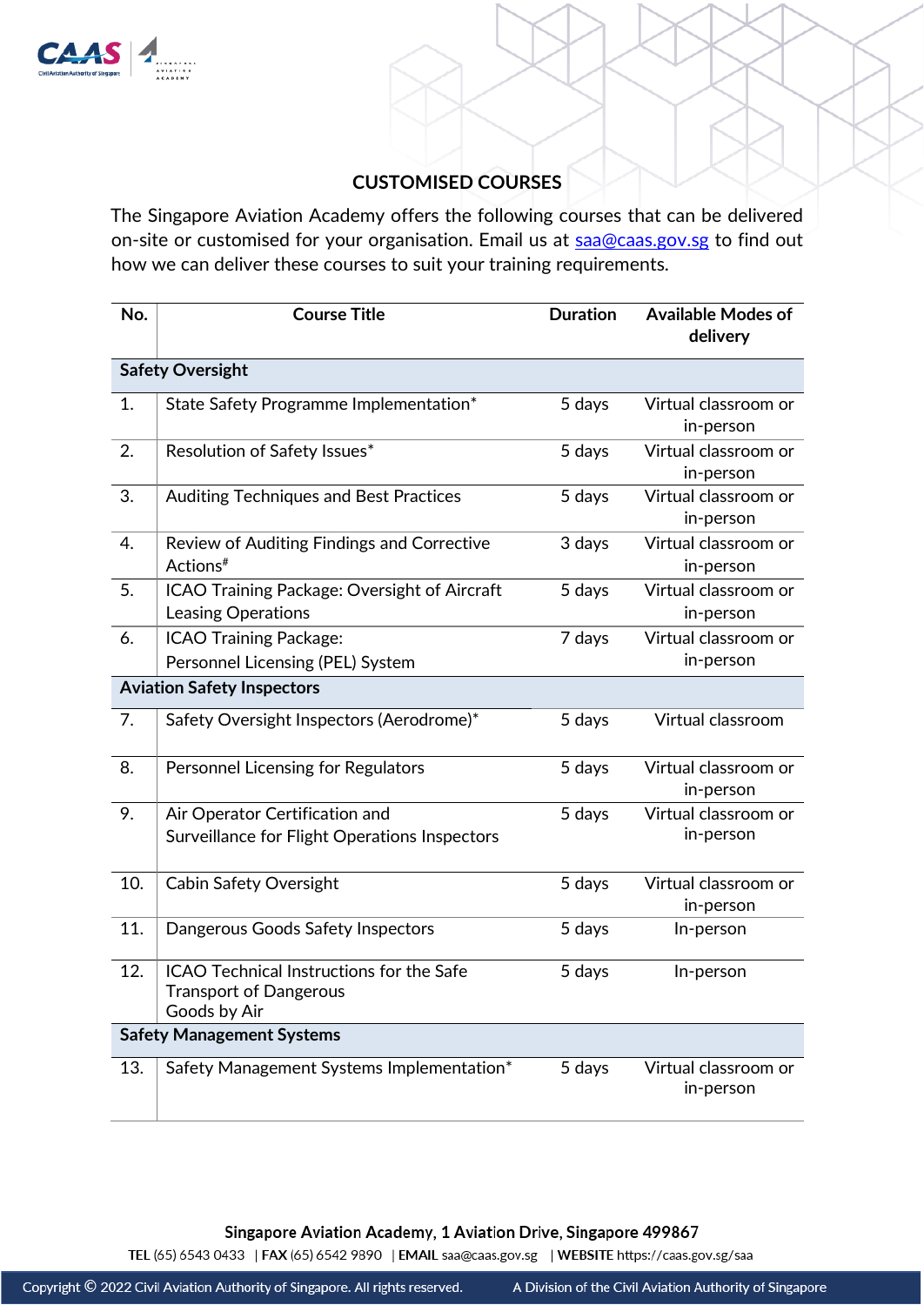

| 14.                                      | ICAO Standardized Training Package:<br>Operational Hazard Identification and Risk<br>Mitigation* | 4 days     | Virtual classroom or<br>in-person |  |  |
|------------------------------------------|--------------------------------------------------------------------------------------------------|------------|-----------------------------------|--|--|
| 15.                                      | Investigation of Cabin Safety Aspects in<br>Accidents and Incidents Workshop                     | 5 days     | Virtual classroom or<br>in-person |  |  |
| <b>Air Traffic Services</b>              |                                                                                                  |            |                                   |  |  |
|                                          | 16. Safety Audits of Air Traffic Services*                                                       | 5 days     | In-person                         |  |  |
| <b>Airport Operations and Management</b> |                                                                                                  |            |                                   |  |  |
| 17.                                      | <b>ICAO Annex 14</b><br>Requirements and Application*                                            | 5 days     | Virtual classroom                 |  |  |
| 18.                                      | Airport Management - COVID Recovery                                                              | Min 3 days | Virtual classroom or<br>in-person |  |  |
| <b>Crisis Management</b>                 |                                                                                                  |            |                                   |  |  |
| 19.                                      | Introduction to Crisis<br>Management                                                             | Min 3 days | Virtual classroom or<br>in-person |  |  |

*Courses marked with asterisk (\*) can count towards SAA's Diploma in Civil Airport Management and/or Diploma in Aviation Safety Management. Find out more about SAA's diplomas at <https://caas.gov.sg/saa>*

*#Pre-requisite: Only for participants that have attended Auditing techniques and Best Practices.* 

Singapore Aviation Academy, 1 Aviation Drive, Singapore 499867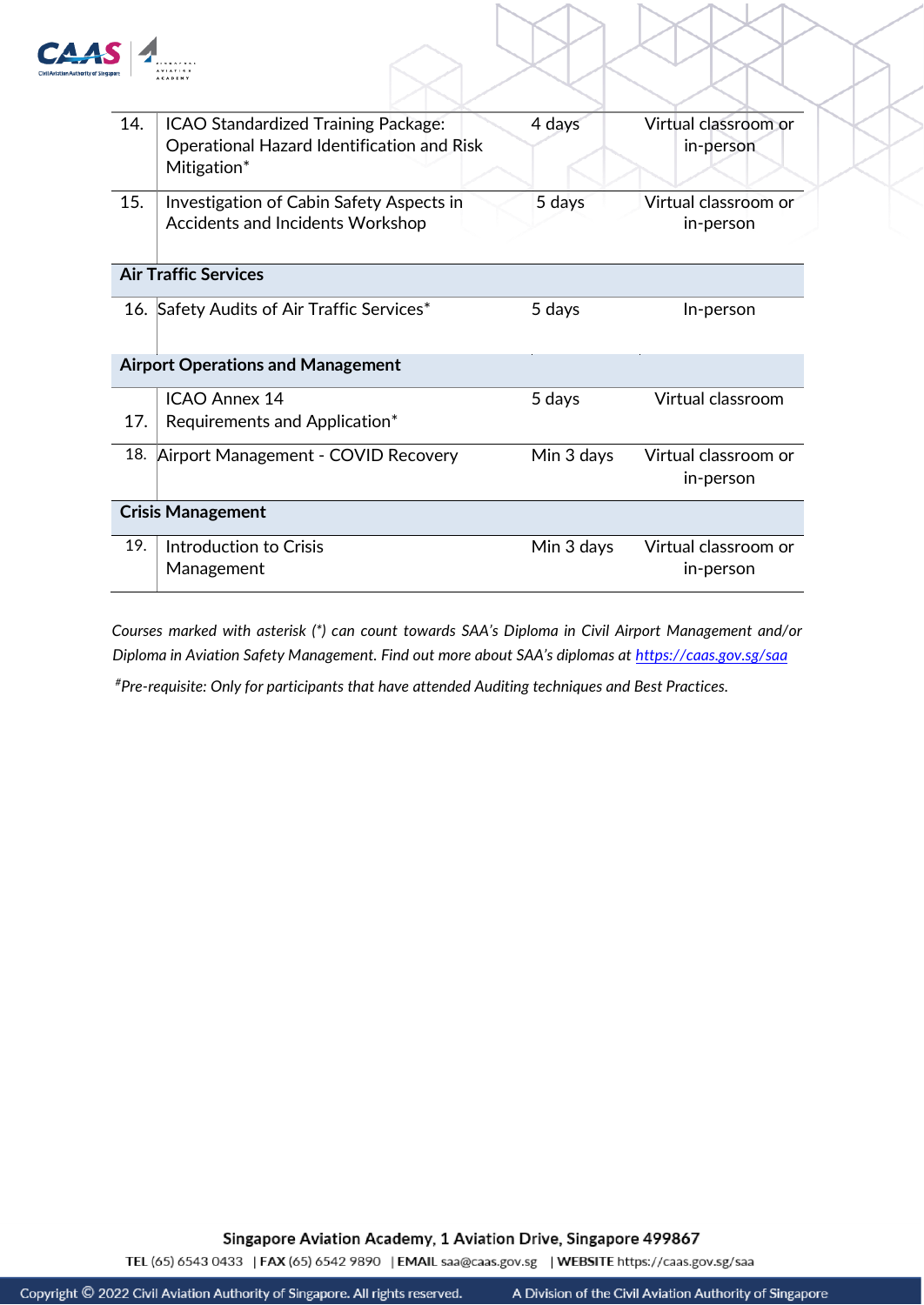

## **State Safety Programme Implementation**

This course provides you with the knowledge and competency on ICAO Annex 19 Standards and Recommended Practices ICAO Doc guidance material pertaining to State Safety Programme (SSP) implementation and administration. This course is a core module of the Diploma in Aviation Safety [Management](http://go.gov.sg/dipasm) and an elective of the [Diploma](http://go.gov.sg/dipcam) [in Civil Aviation Management](http://go.gov.sg/dipcam)

## **WHAT YOU WILL LEARN**

Upon completion of this course, you will be able to:

- Have an appreciation of fundamental safety management principles and concepts
- Understand and apply Annex 19 SARPs and ICAO Doc 9859 relating to SSP implementation and its processes

## **MODE OF DELIVERY**

Virtual classroom or in-person available

*Details on how to access the online course will be provided to successful applicants.* 

#### **WHAT IS COVERED**

- Safety Management Fundamentals
- ICAO Annex 19 SARPs
- SSP processes
- Supplementary Tools and Guidance Material

### **WHO SHOULD ATTEND**

The course is beneficial to aviation professionals who are responsible for SSP implementation and administration, state safety oversight, acceptance and surveillance of service providers' Safety Management Systems, or aviation accident investigation matters.

**Singapore Aviation Academy, 1 Aviation Drive, Singapore 499867**<br>TEL (65) 6543 0433 | FAX (65) 6542 9890 | EMAIL saa@caas.gov.sg | WEBSITE https://caas.gov.sg/saa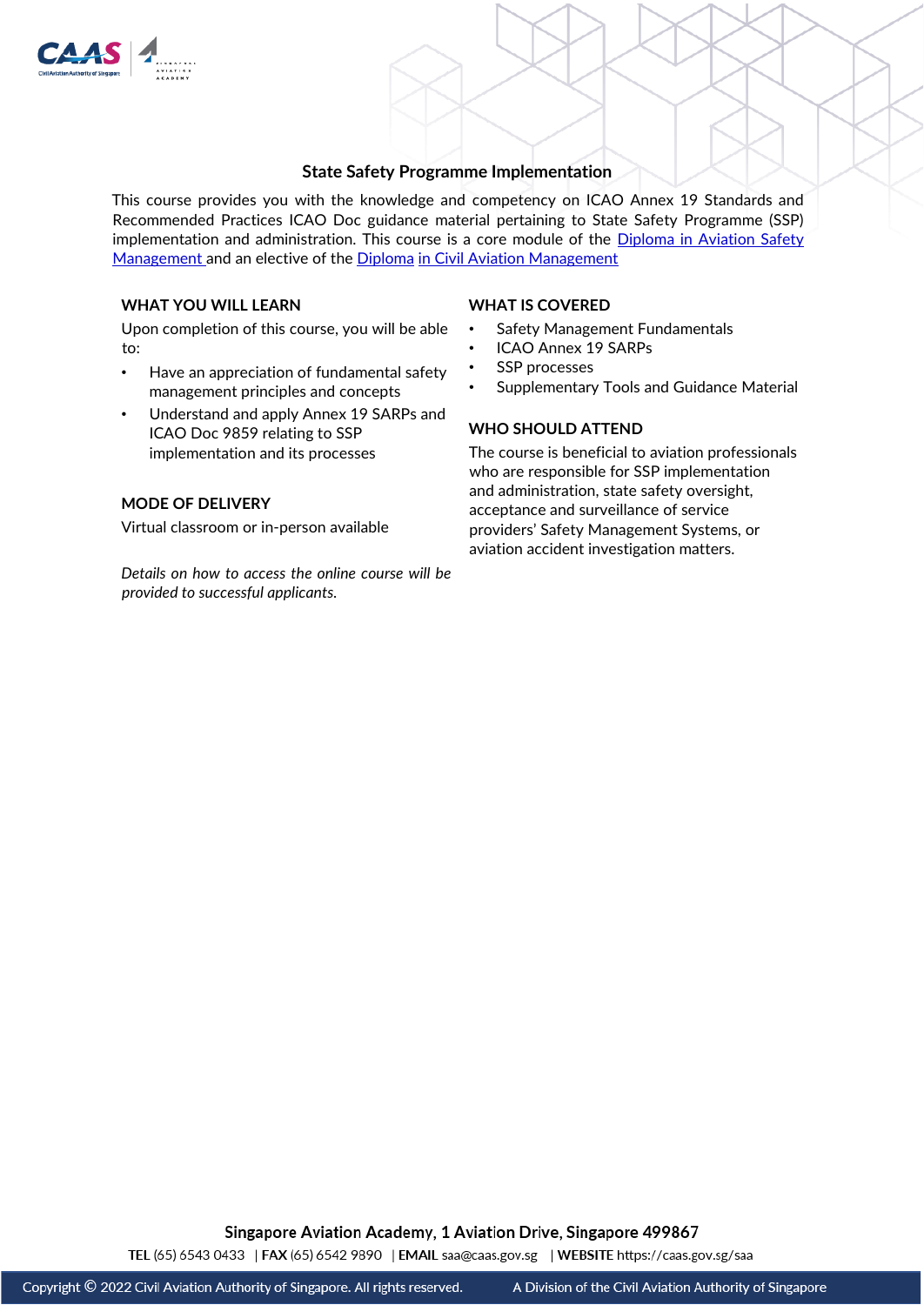

# **Resolution of Safety Issues**

The course provides you with the knowledge and best practices in the resolution of safety issues arising from audit findings and violation of safety regulations. You will learn how to apply different actions to resolve various types of safety issues in safety oversight. This course is an elective of the *Diploma in* [Aviation Safety Management](http://go.gov.sg/dipasm) [a](http://go.gov.sg/dipasm)nd [Diploma in Civil Aviation Management.](http://go.gov.sg/dipcam) 

# **WHAT YOU WILL LEARN**

Upon completion of this course, you will be able to:

- Understand a State's obligation to the resolution of safety issues
- Develop and decide the appropriate procedures and processes to resolve safety issues
- Prepare enforcement manuals and guidance materials
- Adopt best practices in investigations and conducting interviews

## **MODE OF DELIVERY**

Virtual classroom or in-person available

*Details on how to access the online course will be provided to successful applicants.* 

#### **WHO SHOULD ATTEND**

This course is beneficial to aviation safety inspectors and professionals involved in safety policy design, regulation, auditing and compliance function in aviation oversight.

#### **WHAT IS COVERED**

- ICAO documentation related to resolution of safety issues
- State's and operator's responsibilities
- Philosophy of enforcement actions
- Inspector responsibility and authority
- Safety and just culture
- Errors and violations
- Types of unsafe behaviour
- The Reason Model
- Format and contents of an Enforcement Manual
- Planning of investigation
- Interpretation of regulations
- Types of evidence
- Preparation and planning of interview
- Interview structure
- Interview tips
- Interview practice
- Auditing process and expectations
- Common enforcement decision tools
- Enforcement Decision Process (EDP)
- Risk assessment

Singapore Aviation Academy, 1 Aviation Drive, Singapore 499867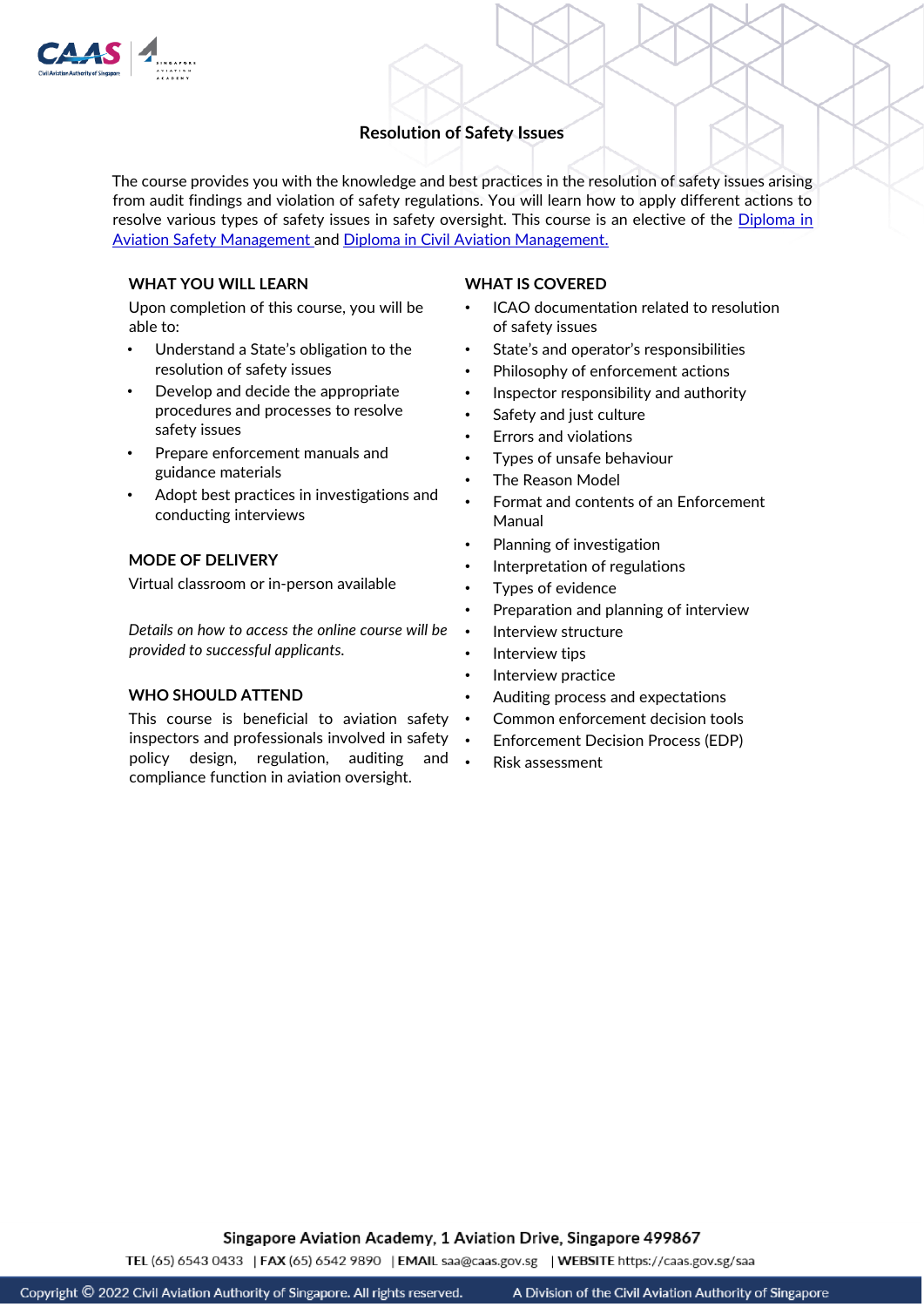

# **Auditing Techniques and Best Practices**

This course provides you with the foundation on the principles and procedures for the conduct of safety audits on an aviation organisation.

### **WHAT YOU WILL LEARN**

Upon completion of this course, you will be able to:

- Write an audit finding accurately
- Assess the root cause (s) of a finding
- Determine acceptance of corrective actions in addressing findings
- Develop audit questionnaires
- Resolve audit findings
- Develop communication skills for auditing

## **MODE OF DELIVERY**

Virtual classroom or in-person available

*Details on how to access the online course will be provided to successful applicants.* 

## **WHAT IS COVERED**

- Safety oversight and critical elements
- Audit principles and auditor attributes
- Responsibilities of audit team members
- effective communications
- Planning for an audit
- Conduct of an audit
- Post-audit
- Audit follow-up
- Resolution of safety issues
- Organisational Risk Profile (ORP)

## **WHO SHOULD ATTEND**

This course is beneficial to aviation professionals involved in the oversight or management of safety audits and assurance.

Singapore Aviation Academy, 1 Aviation Drive, Singapore 499867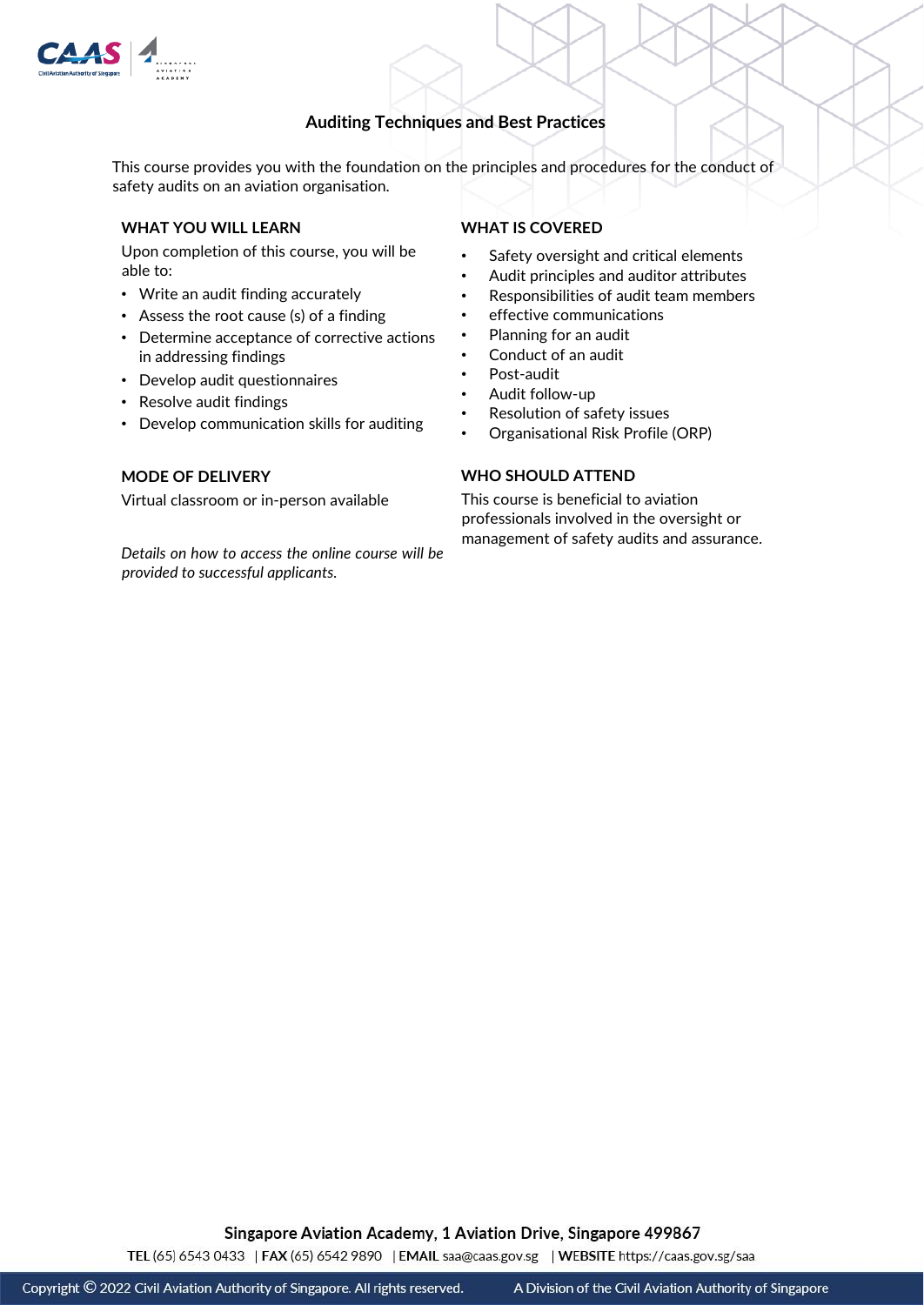

## **Review of Audit Findings and Corrective Actions**

This course provides you with the principles and procedures for the conduct of safety oversight audits.

## **WHAT YOU WILL LEARN**

Upon completion of this course, you will be able to:

- Improve in writing audit findings
- Assess the root cause (s) of a finding
- Determine the adequacy of a Corrective Action Plan in addressing a finding

## **MODE OF DELIVERY**

Virtual classroom or in-person available

*Details on how to access the online course will be provided to successful applicants.* 

# **WHAT IS COVERED**

- Principles of auditing
- Audit findings
- Root Cause Analysis (RCA)
- Corrective actions
- Desktop audit
- Audit exercises

## **WHO SHOULD ATTEND**

This course is beneficial to aviation professionals or inspectors involved in the oversight or management of safety audits and assurance of flight operations, cabin safety and dangerous goods.

This course also serves as refresher training for auditors.

### **PREREQUISITE**

Participants are required to attend the Auditing Techniques and Best Practices, or equivalent before attending this course.

Singapore Aviation Academy, 1 Aviation Drive, Singapore 499867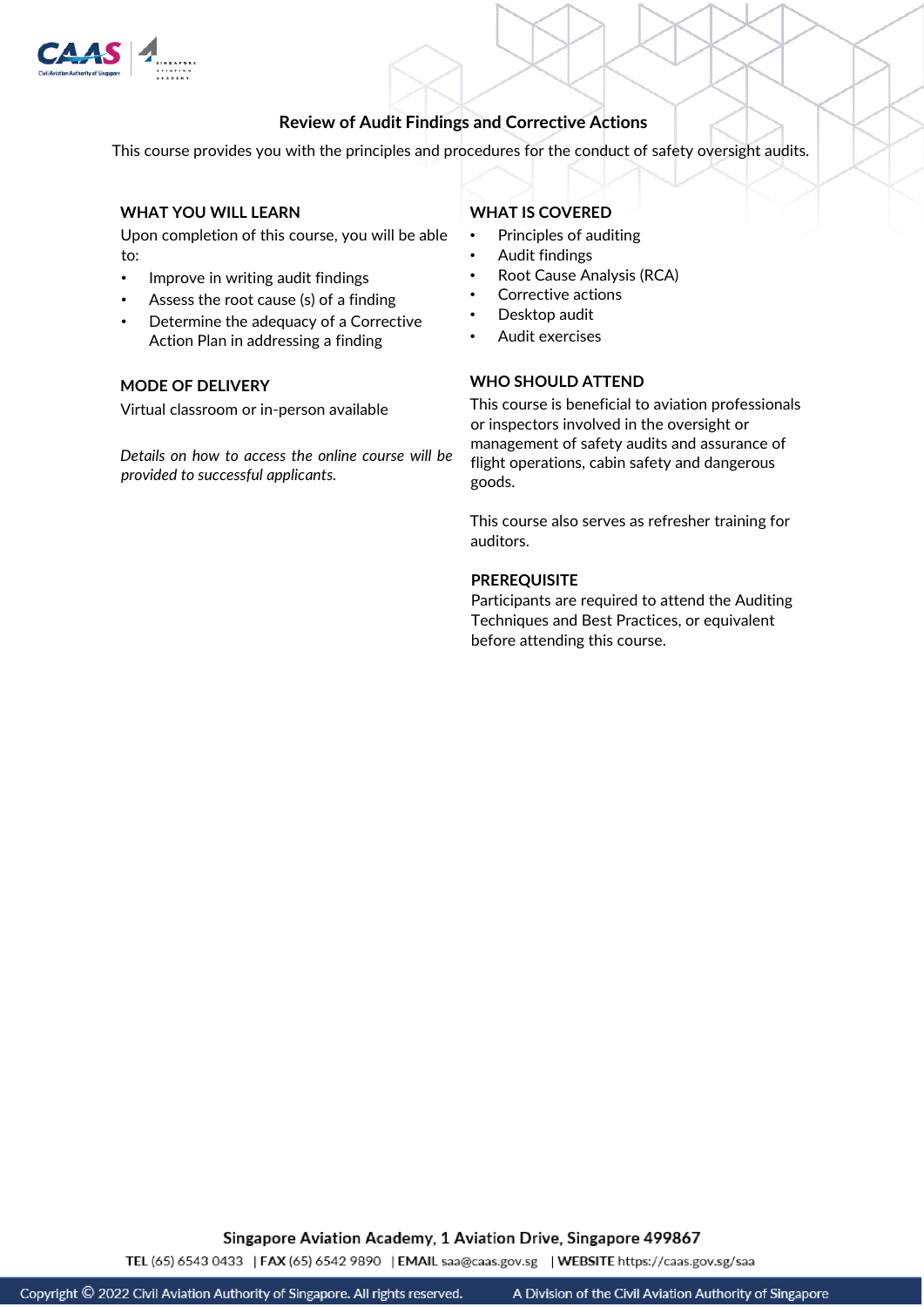

# **ICAO Training Package: Oversight of Aircraft Leasing Operations**

This course provides you with the competencies to design and implement operational processes and procedures for acceptance, approval and oversight of aircraft leasing arrangements in accordance with Chicago Convention and its Annexes in particular ICAO Annex 1, Annex 6 Part I, Part II, and Part III and Annex 8, as well as ensure the various leasing arrangements are in compliance with the State's regulatory framework.

## **WHAT YOU WILL LEARN**

Upon completion of this course, you will be able to:

- Develop processes and procedures to recognise, accept, approve and oversee operations with different cases of aircraft leasing arrangements.
- Implement oversight procedures for different cases of aircraft leasing arrangements.
- Identify various categories of aircraft leasing and their implications on States and Aircraft Operator Certificate (AOC) holders' responsibilities with respect to personnel licensing, aircraft operations and airworthiness.
- Identify necessary regulations and procedures to ensure compliance with Chicago Convention and its Annexes for various cases of aircraft leasing.

### **MODE OF DELIVERY**

Virtual classroom or in-person available

*Details on how to access the online course will be provided to successful applicants.* 

## **ASSESSMENT AND CERTIFICATION**

You must achieve at least 80% attendance to be eligible for the assessment. A certificate of participation will be awarded if you pass the assessment with a minimum score of 80%.

#### **WHAT IS COVERED**

- Evaluation of air operator leasing arrangements application
- Approval of proposed air operator leasing arrangements
- Inspection and surveillance of air operator leasing arrangements

### **WHO SHOULD ATTEND**

This course is beneficial to aviation professionals involved in operational control of aircraft leasing operations, aviation safety inspectors from flight operations, airworthiness and personnel licensing as well as professionals who manages the overview of legal and safety issues related to aircraft leasing from civil aviation administrations, airlines and related aviation organisations.

#### **PREREQUISITES**

- Minimum one-year experience as an aviation safety inspector, legal officer, or
- Minimum two years experience in airline operations (e.g. pilot, flight operations officer, maintenance control, flight crew training manager)

Singapore Aviation Academy, 1 Aviation Drive, Singapore 499867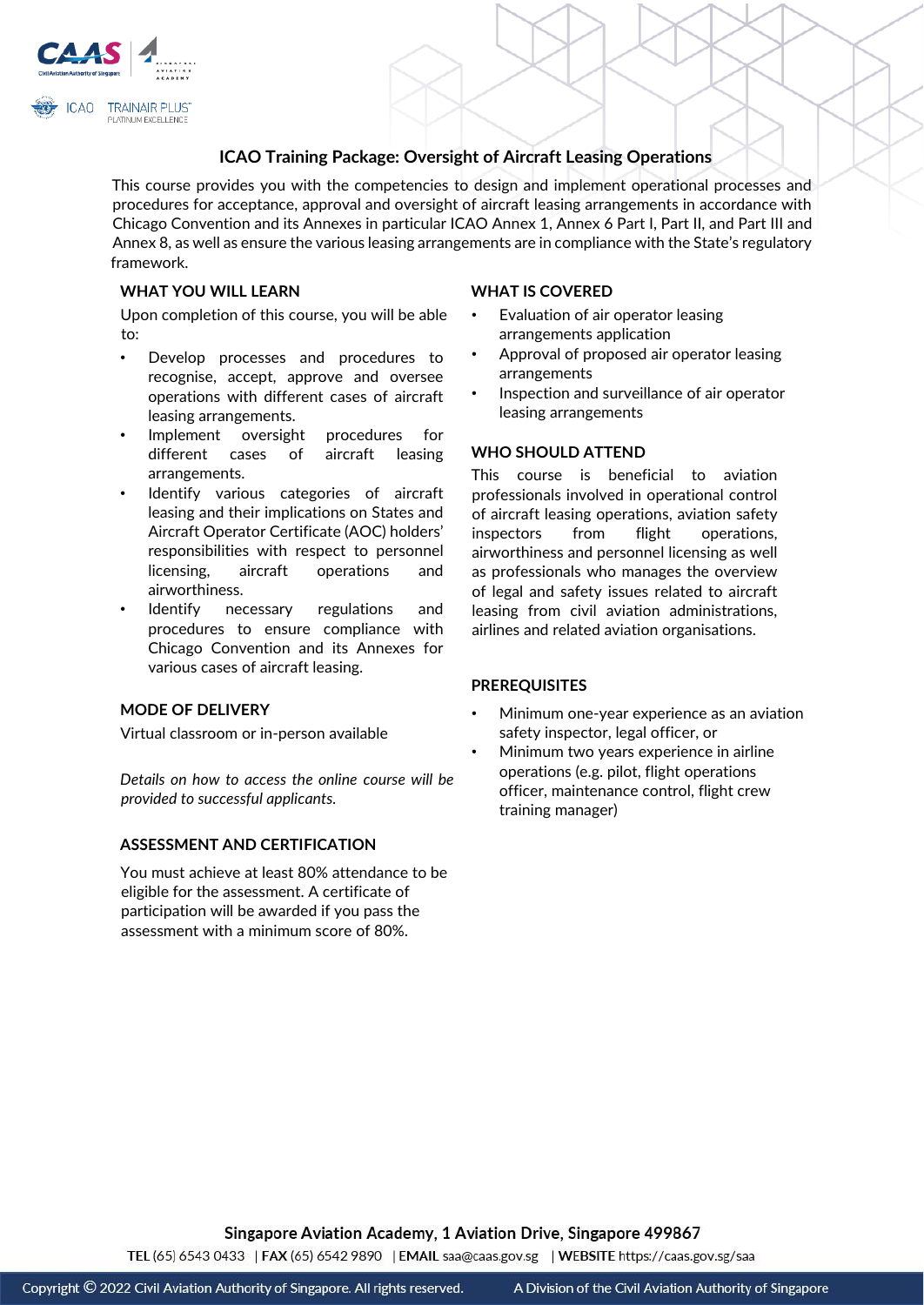

#### PLATINUM EXCELLENCE

# **ICAO Training Package: Personnel Licensing (PEL) System**

This blended-learning course provides you with an understanding of the fundamental concepts and principles to set-up an effective personnel licensing (PEL) system in a PEL office. It will equip you with the essential know-how and attitudes to manage the PEL system, which should facilitate the answering of the ICAO's Universal Safety Oversight Audit Programme (USOAP) Continuous Monitoring Approach Protocol Questions (PQs).

## **PART ONE (SELF-DIRECTED ELEARNING) WHAT YOU WILL LEARN**

Upon completion of this course, you will be able to:

- Identify the essential components and processes of a PEL system
- Describe the regulatory system governing PEL and the requirements of a PEL office
- Describe the processing of licences, language proficiency requirements, and the examining principles of PEL

## **WHAT IS COVERED**

- The Action of PEL
- The Licensing Authority
- Principles Governing the Establishment and Implementation of a PEL office
- Regulatory System Governing PEL
- Establishment of a PEL Office
- Record Keeping
- Technical Guidance for Licensing Procedures
- Processing of Personnel Licences and Ratings
- Language Proficiency Requirements
- Delegation and Transfer of Functions and Responsibilities
- Written and Oral Examinations
- Flight Test and Practical Examinations

## *NOTE*

*This course is Part One of the ICAO Training Package (ITP): PEL System course.* 

## **DURATION**

2 days (Online) and 5 days (Virtual Classroom or in-person available)

## **PART TWO (VIRTUAL CLASSROOM) WHAT YOU WILL LEARN**

Upon completion of this course, you will be able to:

- Apply procedures for the issuance, validation and conversion of flight crew and non-flight crew licences
- Determine criteria for designation of medical examiners and the process of medical assessment
- Determine key elements and processes addressing approval of training organisation
- Describe enforcement actions for noncompliance of regulations

### **WHAT IS COVERED**

- Licensing of Flight Crew and Non-Flight Crew
- Conversion and Validation of Foreign **Licences**
- Medical Assessment
- Approval and Surveillance of Training **Organisations**
- Enforcement Policy and Procedures

## **PREREQUISITE**

To qualify for Part Two (Virtual Live Classroom), you must successfully complete Part One (Online) within 60 days before the commencement of Part Two (Virtual Live Classroom).

## **WHO SHOULD ATTEND**

This course is beneficial to inspectors involved in developing or upgrading its own State licensing or PEL system.

Singapore Aviation Academy, 1 Aviation Drive, Singapore 499867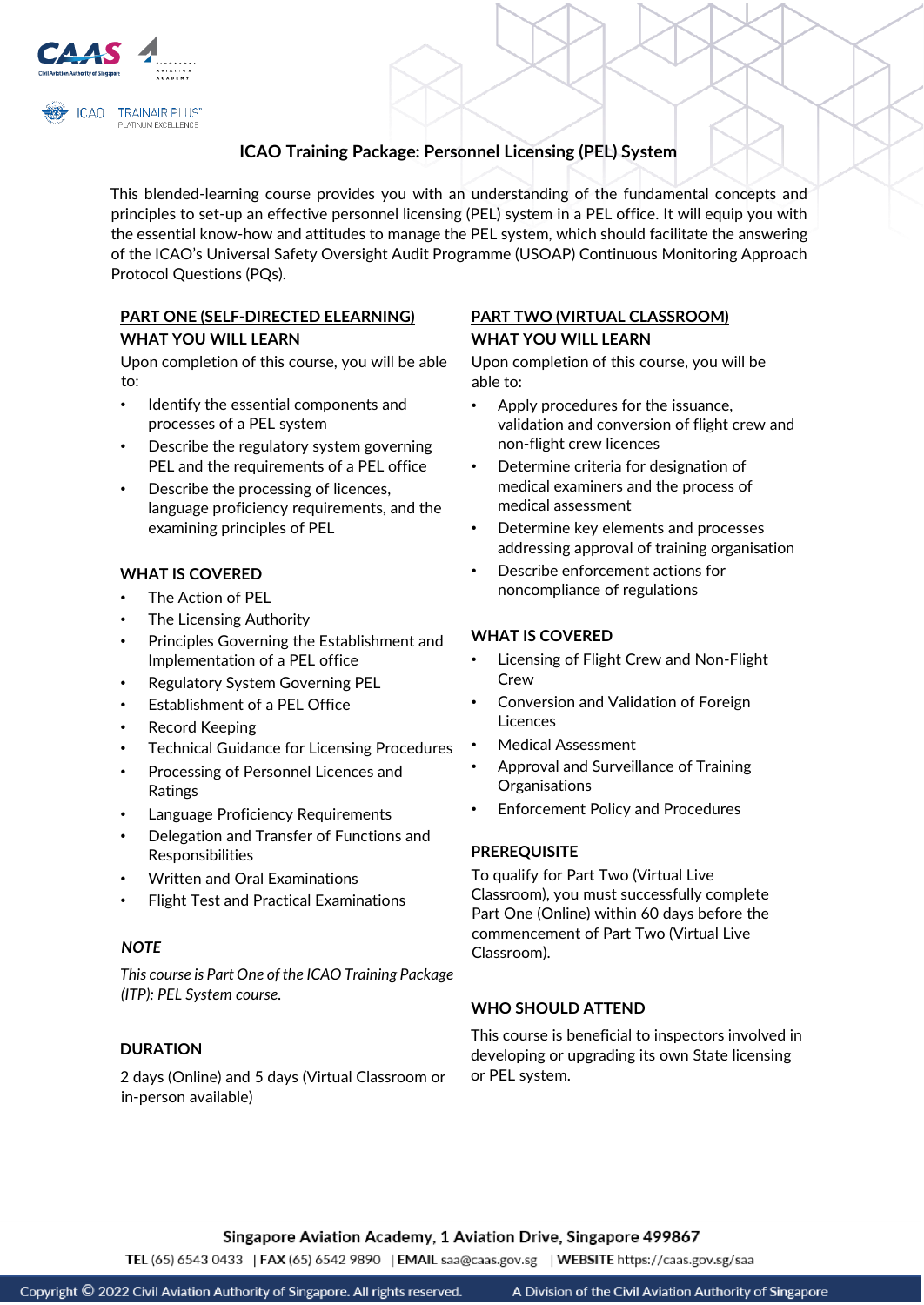

# **Safety Oversight Inspectors (Aerodrome)**

This course provides you with an understanding of the fundamental principles underlying the safety oversight measures and activities relating to aerodromes required of a State's aviation regulatory body and their importance, in accordance with ICAO's requirements. This course is an elective module under the [Diploma in](https://go.gov.sg/dipasm) [Aviation Safety Management.](https://go.gov.sg/dipasm) 

### **WHAT YOU WILL LEARN**

Upon completion of this course, you will be able to:

- Understand the roles and responsibilities of an aerodrome inspector
- Understand the ICAO Standards and Recommended Practices (SARPs) on safety oversight relating to aerodromes
- Review and update your organisation's safety oversight mechanisms relating to aerodromes

#### **MODE OF DELIVERY**

Virtual classroom

*Details on how to access the online course will be provided to successful applicants.* 

#### **WHO SHOULD ATTEND**

This course is beneficial to aviation professionals and inspectors involved in safety oversight management and inspection of aerodromes.

### **WHAT IS COVERED**

- Overview of the State's safety oversight obligations
- Overview of ICAO Annex 14 (Aerodromes), Vol I (Aerodromes Design and Operations) requirements
- Aerodrome maintenance
- Aerodrome certification
- Overview of ICAO Annex 19 Safety Management
- ICAO PANS-Aerodromes (Doc 9981)
- Manual on Certification of Aerodromes (ICAO Doc 9774)
- Safety Management Manual (ICAO Doc 9859)
- Circular on Assessment, Measurement and Reporting of Runway Surface Conditions (ICAO Cir 329)
- Manual on Prevention of Runway Incursions (ICAO Doc 9870)
- Aerodromes audits and inspections

Singapore Aviation Academy, 1 Aviation Drive, Singapore 499867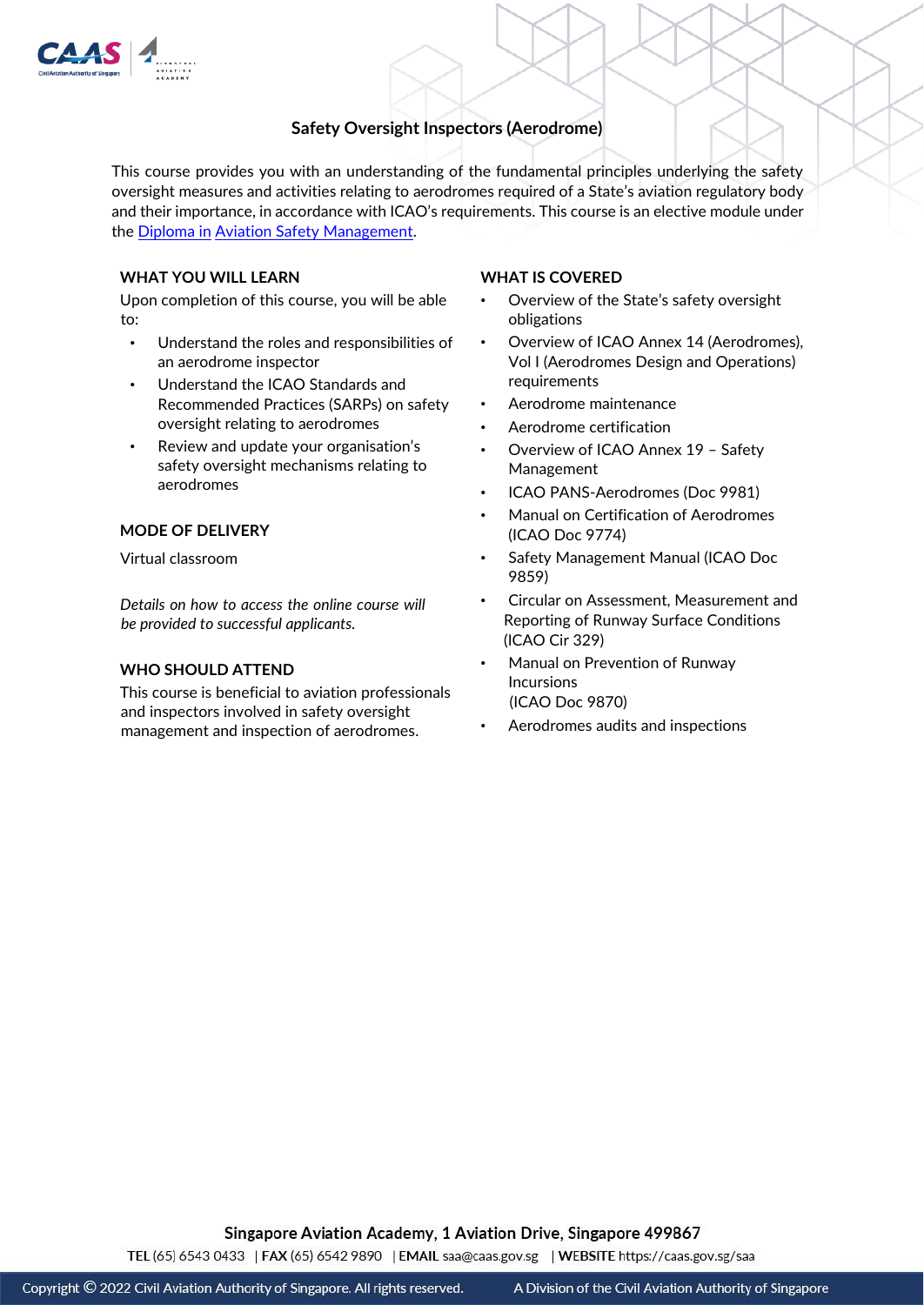

## **Personnel Licensing for Regulators**

This course provides you with the fundamental knowledge required of Personnel Licensing (PEL) officers and inspectors.

### **WHAT YOU WILL LEARN**

Upon completion of this course, you will be able to:

- Identify the essential components and processes of a PEL system
- Describe the regulatory system governing PEL and the requirements of a PEL office
- Describe the processing of licences, language proficiency requirements, and the examining principles of PEL

#### **MODE OF DELIVERY**

Virtual classroom or in-person available

*Details on how to access the online course will be provided to successful applicants.* 

#### **DURATION**

5 days

#### **WHO SHOULD ATTEND**

This course is beneficial to PEL officers involved in developing or providing oversight of PEL system, including flight operations inspectors.

## **WHAT IS COVERED**

- Chicago Convention and Articles related to PEL
- ICAO Annex 1 (PEL)
- Safety oversight
- Overview of PEL and delegation of functions
- Regulatory system governing PEL
- Licensing authority
- Examining principles
- Medical requirements
- Licence format
- Aircraft leasing, Article 83 *bis* and licensing
- Approved Training Organisation (ATO)
- Competency-based training
- Language proficiency
- Multi-Crew pilot training
- **Enforcement**
- Universal Safety Oversight Audit Programme (USOAP) Continuing Monitoring Approach (CMA)

Singapore Aviation Academy, 1 Aviation Drive, Singapore 499867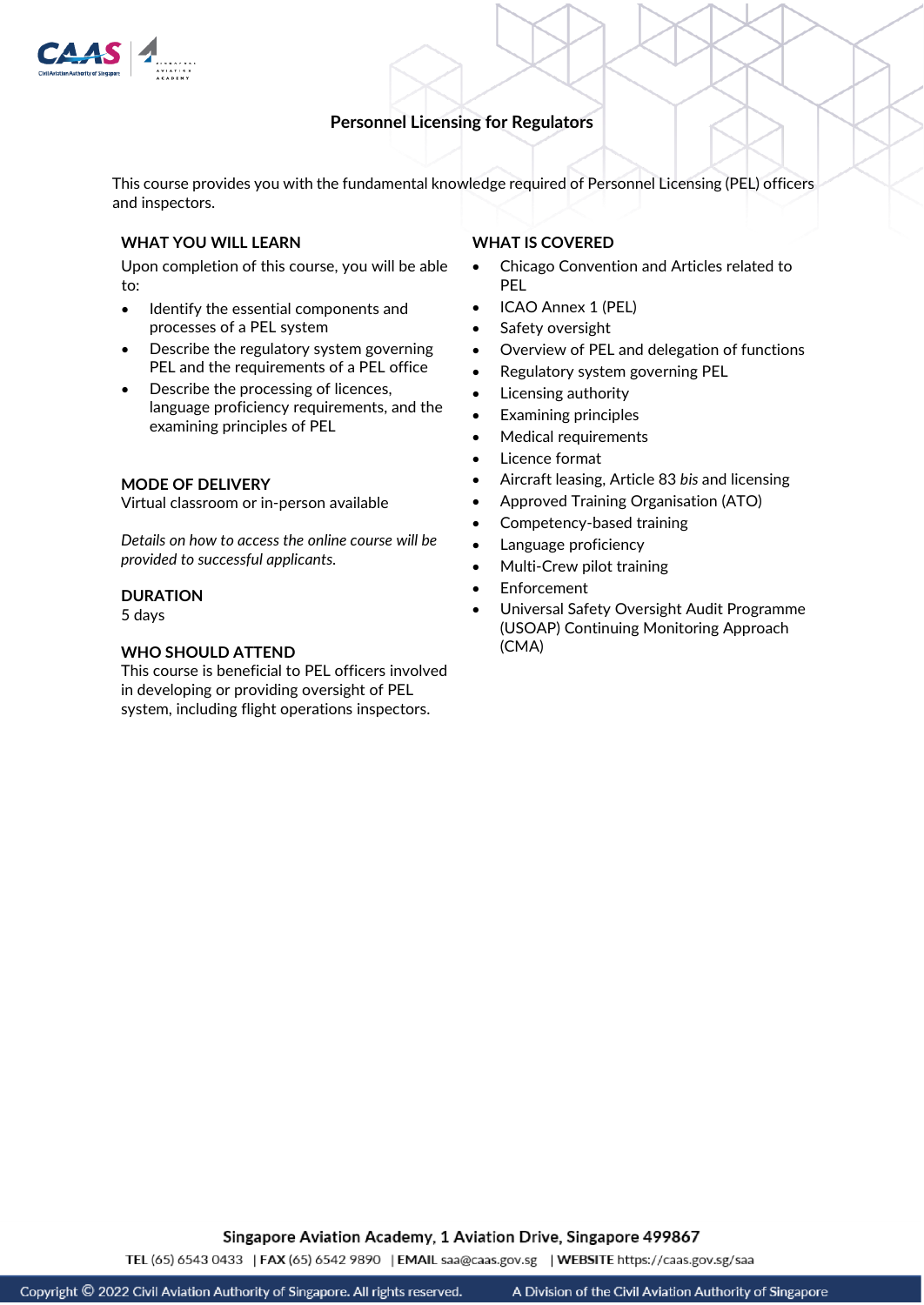

# **Air Operator Certification and Surveillance for Flight Operations Inspectors**

This course provides you with the foundation on safety regulations, principles and procedures for flight operations safety oversight of an air operator.

### **WHAT YOU WILL LEARN**

Upon completion of this course, you will be able to:

- Carry out flight operations inspections related to the issuance of Airport Operator Certificate (AOC)
- Learn the best practices in safety oversight management with a focus on special operations approval for Transport of Dangerous Goods by Air and Extended Diversion Time Operations (EDTO).

#### **MODE OF DELIVERY**

Virtual classroom or in-person available

*Details on how to access the online course will be provided to successful applicants.* 

#### **WHAT IS COVERED**

- ICAO Annex 6 and Doc 8335
- Certification Process for the grant of an AOC
- Operator's Operations Manual
- Approval and acceptance
- EDTO
- Master Minimum Equipment List (MEL)
- Dangerous Goods
- Aircraft leasing
- Safety oversight activities
- ICAO Universal Safety Oversight Audit Programme (USOAP) audit

#### **WHO SHOULD ATTEND**

This course is beneficial to new flight operations inspectors and air operators' flight operations management professionals.

This course would also serve as refresher training for current flight operations inspectors.

Singapore Aviation Academy, 1 Aviation Drive, Singapore 499867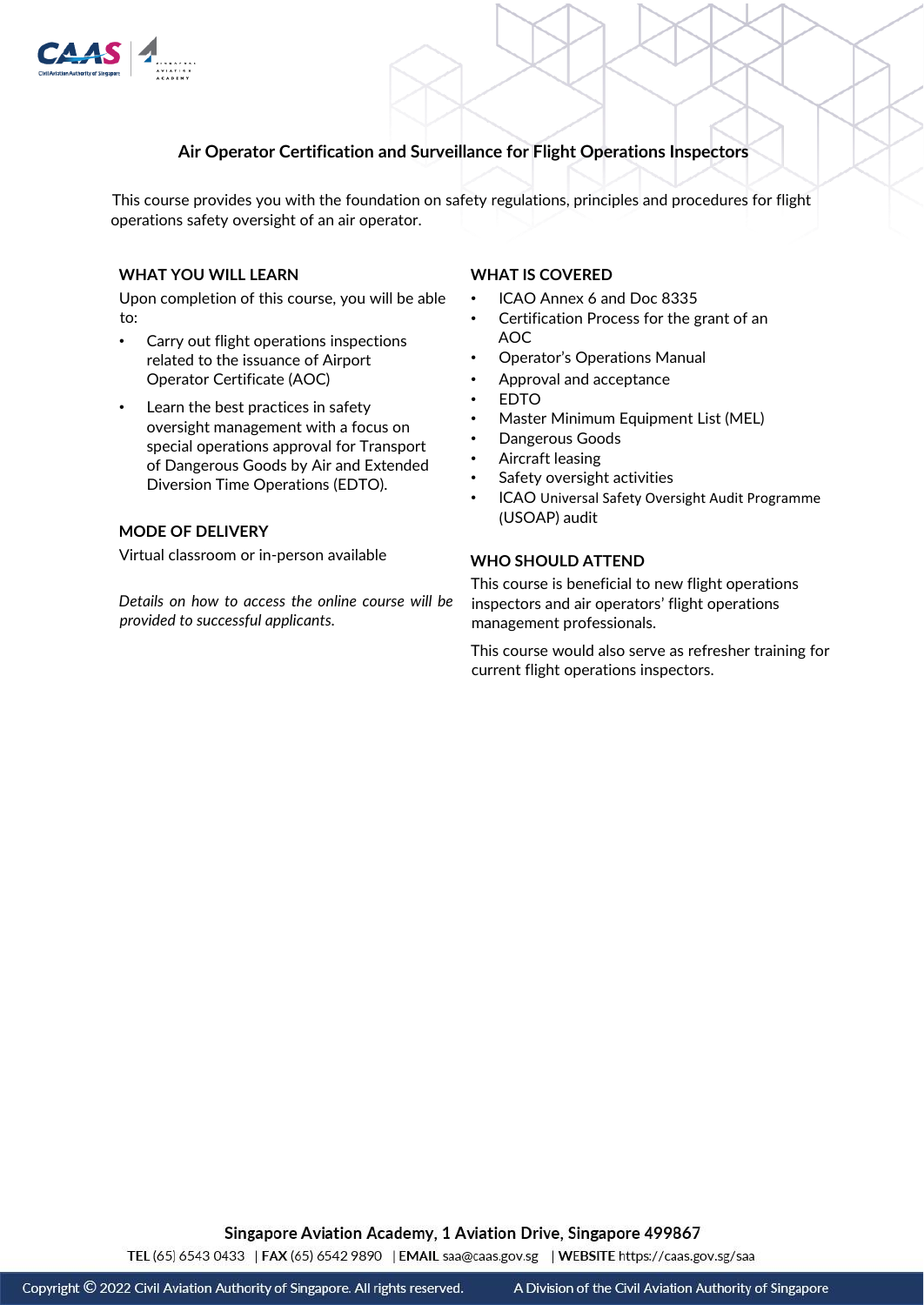

# **Cabin Safety Oversight**

This course provides you with the foundation of the processes and practices surrounding the regulation of cabin safety.

### **WHAT YOU WILL LEARN**

Upon completion of this course, you will be able to:

- Understand the cabin safety issues to be addressed for the grant of an Air Operator Certificate (AOC)
- Apply procedures for the conduct of cabin safety inspections
- Apply cabin safety procedures related for aircraft leasing
- Address safety concerns arising from the cabin safety inspections

## **MODE OF DELIVERY**

Virtual classroom or in-person available

*Details on how to access the online course will be provided to successful applicants.* 

#### **WHAT IS COVERED**

- Cabin safety issues
- AOC cabin safety certification process
- Conduct of cabin safety inspections
- Minimum cabin crew complement
- Certification of aircraft cabin
- Procedures for partial evacuation demonstration
- Procedures for proving flights
- Portable electronic devices
- Dangerous Goods
- Lithium batteries

## **WHO SHOULD ATTEND**

This course is beneficial to new and current flight operations, cabin safety and dangerous goods inspectors and air operators' professionals responsible for flight operations of aircraft.

Singapore Aviation Academy, 1 Aviation Drive, Singapore 499867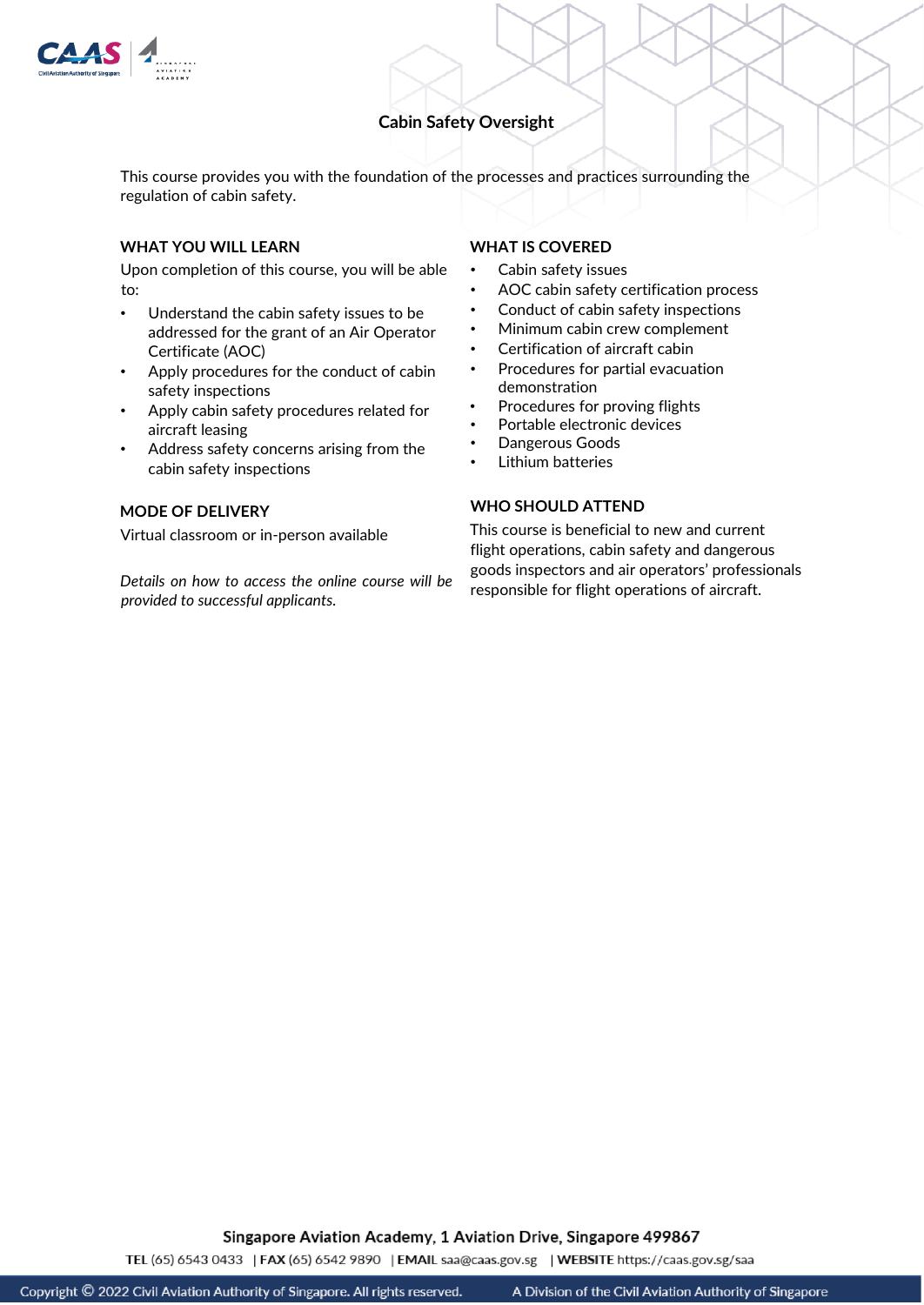

# **Dangerous Goods Safety Inspectors**

oversight of the transport of Dangerous Goods by air. This course provides you with the foundation on safety regulations, principles and procedures for safety

## **WHAT YOU WILL LEARN**

Upon completion of this course, you will be able to:

- Establish a State's Dangerous Goods Safety Oversight Programme
- Gain insight on the best practices in safety oversight management

#### **MODE OF DELIVERY**

In-person

### **WHO SHOULD ATTEND**

This course is beneficial to new Dangerous Goods inspectors, flight operations inspectors and air operators' flight operations management professionals.

This course may also serve as refresher training for current Dangerous Goods and flight operations inspectors.

## **WHAT IS COVERED**

- ICAO Annex 18
- Dangerous Goods legislative framework
- Dangerous Goods audit and process inspection
- Certification process for granting operations specification for Transport of Dangerous Goods by Air
- Surveillance planning
- Dangerous Goods surveillance procedures
- Granting of approval and exemption
- Dangerous Goods accident and incident

Singapore Aviation Academy, 1 Aviation Drive, Singapore 499867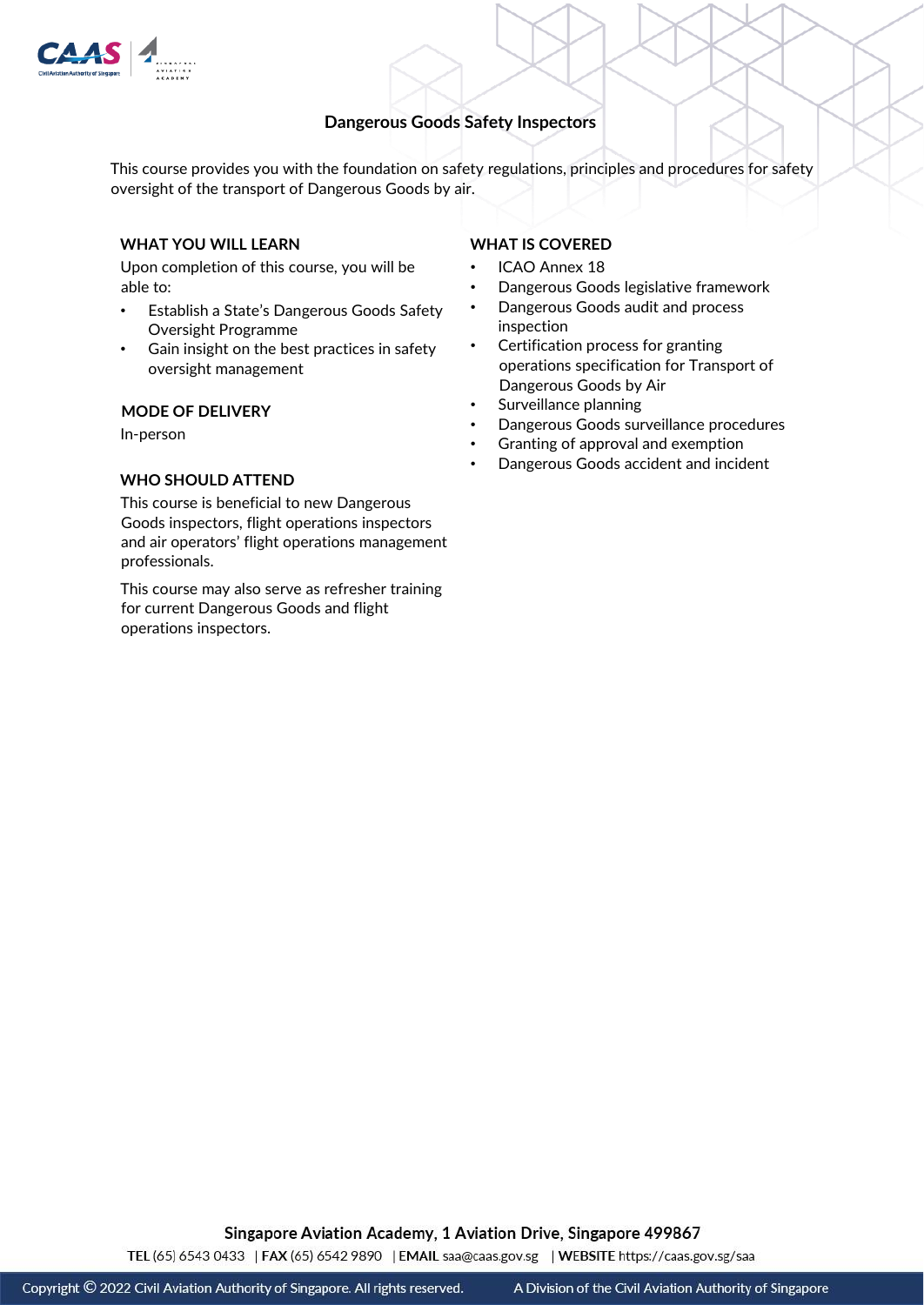

# **ICAO Technical Instructions for the Safe Transport of Dangerous Goods by Air**

This course provides you with an understanding on ICAO Doc 9284 (Technical Instructions for the Safe Transport of Dangerous Goods by Air) to ensure compliance with the Standards and Recommended Practices (SARPs) of ICAO Annex 18 The Safe Transport of Dangerous Goods by Air.

### **WHAT YOU WILL LEARN**

Upon completion of this course, you will be able to:

- Identify, classify, pack, label and document Dangerous Goods in accordance with the Technical Instructions
- Understand the legal obligations related to the transport of Dangerous Goods by air
- Identify whether appropriate emergency response information can be correctly extracted from the Emergency Response Guidance for Aircraft Incidents Involving Dangerous goods (ICAO Doc 9481)

### **MODE OF DELIVERY**

In-person

## **WHO SHOULD ATTEND**

This course is beneficial to air operators and freight forwarders responsible for the handling, storage and loading of cargo, mail and baggage.

#### **WHAT IS COVERED**

- ICAO Annex 18 and the Technical **Instructions**
- Content of the Technical Instructions
- Classification
- The Dangerous Goods list
- Dangerous Goods not specifically listed by
- name
- Packing requirements
- Package performance testing and specification markings
- Marking and labelling
- Documentation
- Different Dangerous Goods together in one package and Overpacks
- Dangerous Goods in limited quantities and excepted quantities
- Limitation on Dangerous Goods
- Radioactive materials
- Provisions for passengers and crew members
- Operator's responsibilities

Singapore Aviation Academy, 1 Aviation Drive, Singapore 499867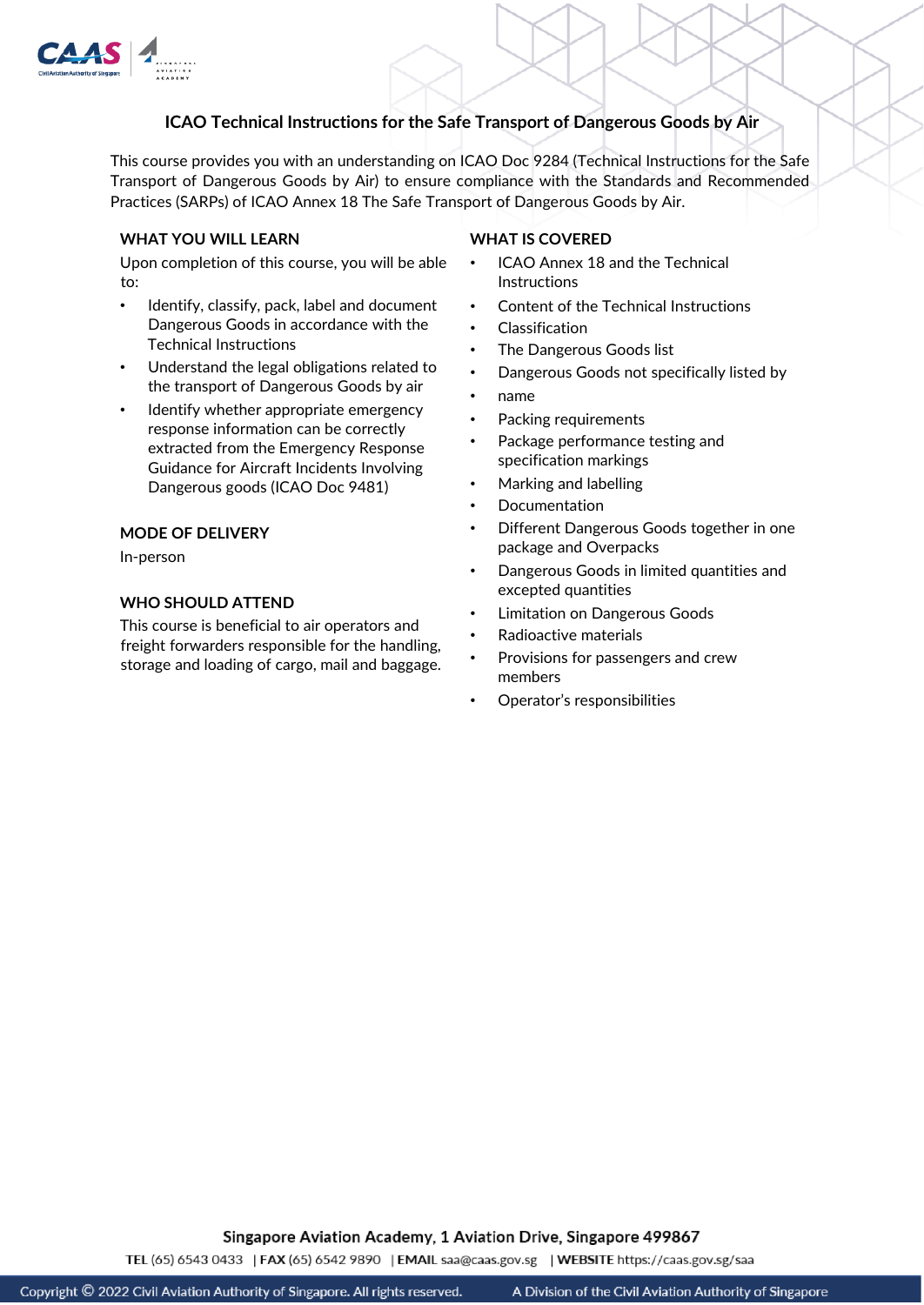

# **Safety Management Systems Implementation**

This course provides you with the knowledge and skills to facilitate the design, implementation ar maintenance of an operationally effective Safety Management System (SMS) to meet the standard prescribed in ICAO Annex 19 Safety Management, ICAO Doc 9859 Safety Management Manual (SMM) and other related guidance materials.

[Diploma in Civil Aviation Management](http://go.gov.sg/dipcam) This course is a core module of the [Diploma in Aviation Safety Management](http://go.gov.sg/dipasm) [a](http://go.gov.sg/dipasm)nd an elective of the

## **WHAT YOU WILL LEARN**

Upon completion of this course, you will be able to:

- Have an appreciation of fundamental safety management principles and concepts
- Understand and apply Annex 19 SARPs relating to SMS implementation
- Be competent with SMS implementation and its pertinent processes
- Be conversant with ICAO Doc 9859 guidance materials relating to SMS

### **MODE OF DELIVERY**

Virtual classroom or in-person available

*Details on how to access the online course will be provided to successful applicants.* 

#### **WHAT IS COVERED**

- Safety management fundamentals
- ICAO Annex 19 SARPs
- SMS processes
- Supplementary Tools and Guidance **Materials**

### **WHO SHOULD ATTEND**

This course is beneficial to aviation professionals involved in safety management and SMS oversight.

Singapore Aviation Academy, 1 Aviation Drive, Singapore 499867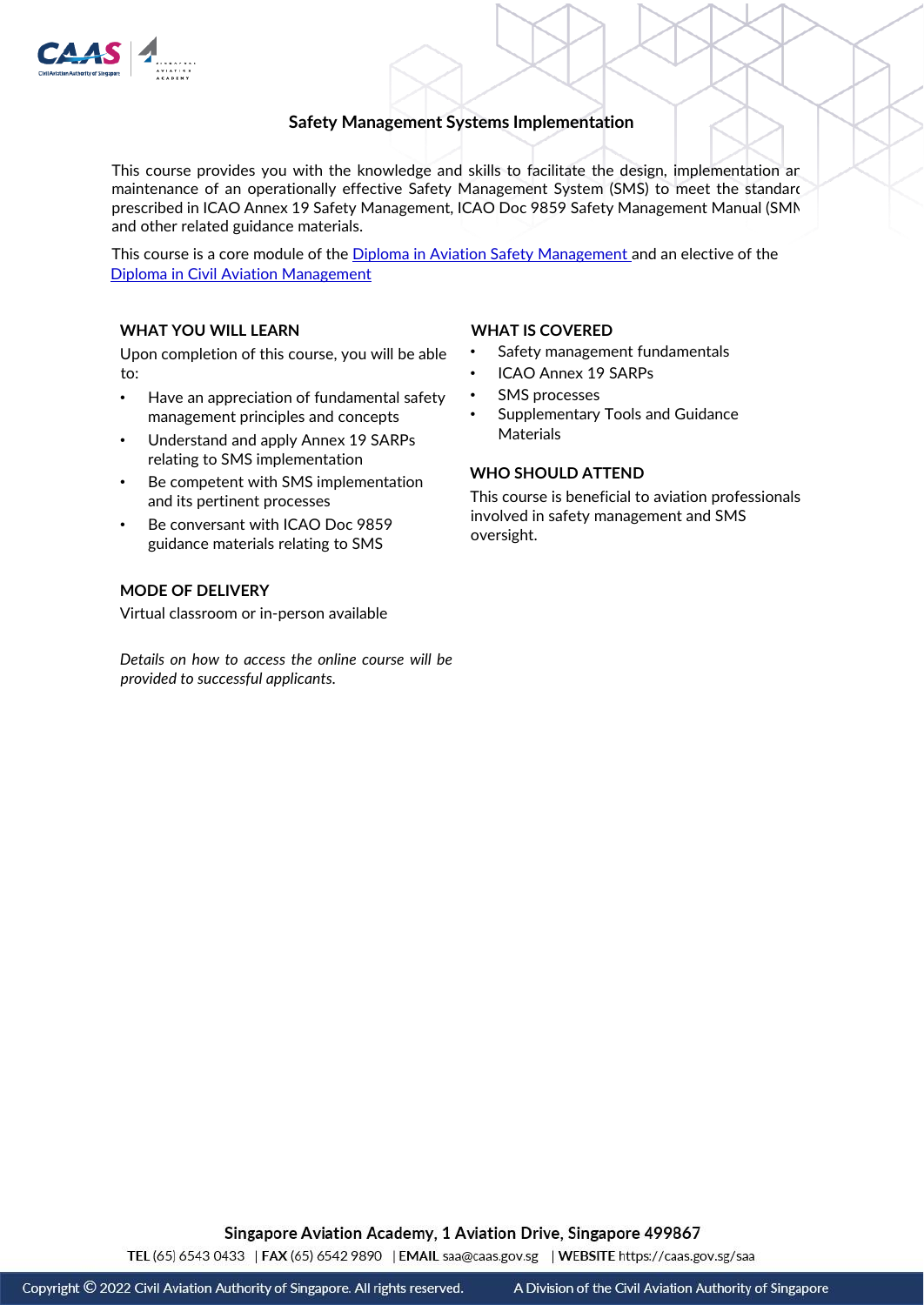

# **ICAO Standardized Training Package: Operational Hazard Identification and Risk Mitigation**

This advanced Safety Management System (SMS) course provides you with the knowledge and skills to develop and apply hazard identification and safety risk mitigation (HIRM) tools in the context of a SMS and State Safety Programme (SSP). The fundamental HIRM processes in this course is based on guidance materials in ICAO Doc 9859 Safety Management Manual with various enhancements as appropriate. This competency-based training has been developed in accordance with ICAO Doc 9941 TRAINAIR PLUS Methodology. This course is an elective of the [Diploma in Aviation Safety Management.](http://go.gov.sg/dipasm)

## **WHAT YOU WILL LEARN**

Upon completion of this course, you will be able to:

- Develop proactive, reactive and predictive methodologies for hazard identification
- Establish Hazards and Risk Management database
- Validate hazard information and activate Safety Risk Management (SRM) projects for specific hazards
- Utilise a SRM Tool to perform and document a SRM Task

## **MODE OF DELIVERY**

Virtual classroom in-person available

*Details on how to access the online course will be provided to successful applicants.* 

### **WHAT IS COVERED**

- Operational context of SRM
- Various approaches for hazard identification
- Processing of hazard information
- Management of SRM process
- Completing the SRM project report
- **SRM** tools

## **WHO SHOULD ATTEND**

This course is beneficial to aviation professionals and regulatory inspectors involved in the performance or oversight of HIRM processes.

### **PREREQUISTES**

- Attended SMS/SSP or equivalent courses
- Have relevant aviation professional/operational background

Singapore Aviation Academy, 1 Aviation Drive, Singapore 499867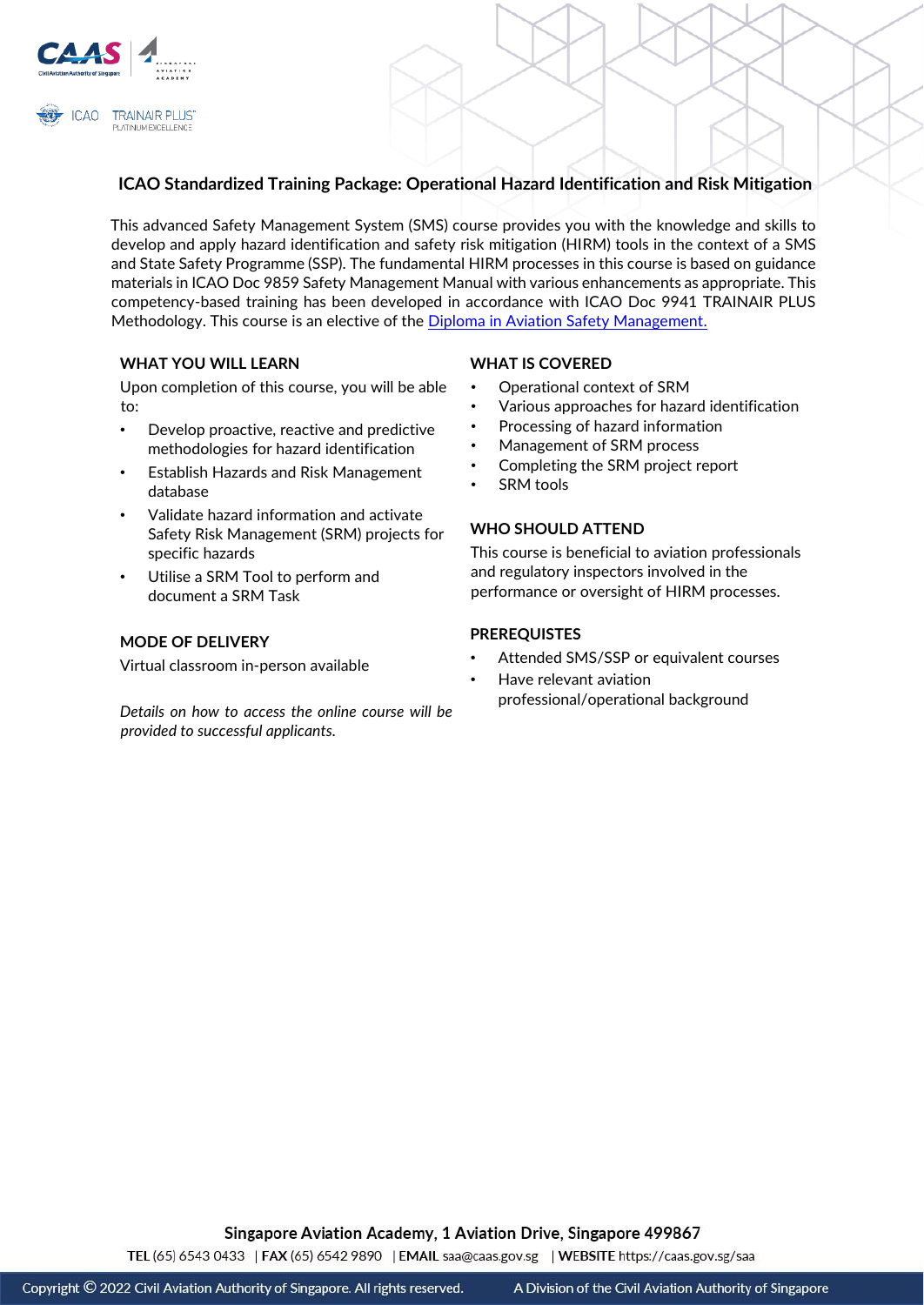

# **Investigation of Cabin Safety Aspects in Accident and Incidents Workshop**

This workshop provides you with the knowledge of cabin safety aspects in the conduct of an aircraft accident investigation.

### **WHAT YOU WILL LEARN**

Upon completion of this course, you will be able to:

- Gain a general knowledge on ICAO provisions relevant to cabin safety and security contained in the ICAO Annexes
- Identify the competencies for professionals involved in investigating cabin safety aspects of occurrences
- Apply cabin crew competency-based training concepts, human performance and associated guidance material.

## **MODE OF DELIVERY**

Virtual classroom or in-person available

*Details on how to access the online course will be provided to successful applicants.* 

## **WHAT IS COVERED**

- Overview of ICAO Annex 13, ICAO provisions and cabin safety investigations
- Human performance training and skills development
- Cabin investigator competencies and training
- Cabin safety aspects in accident investigation
- Research on brace positions and crash injury risk
- Conducting interviews
- Documenting the cabin
- Analysis and reporting
- Preparation and presentation of an accident report

#### **WHO SHOULD ATTEND**

The workshop is beneficial to aviation professionals who are responsible for accident and incident investigations, including cabin safety specialists and airline safety managers.

It is recommended that you have a general understanding of national regulations relating to flight operations and cabin safety.

Singapore Aviation Academy, 1 Aviation Drive, Singapore 499867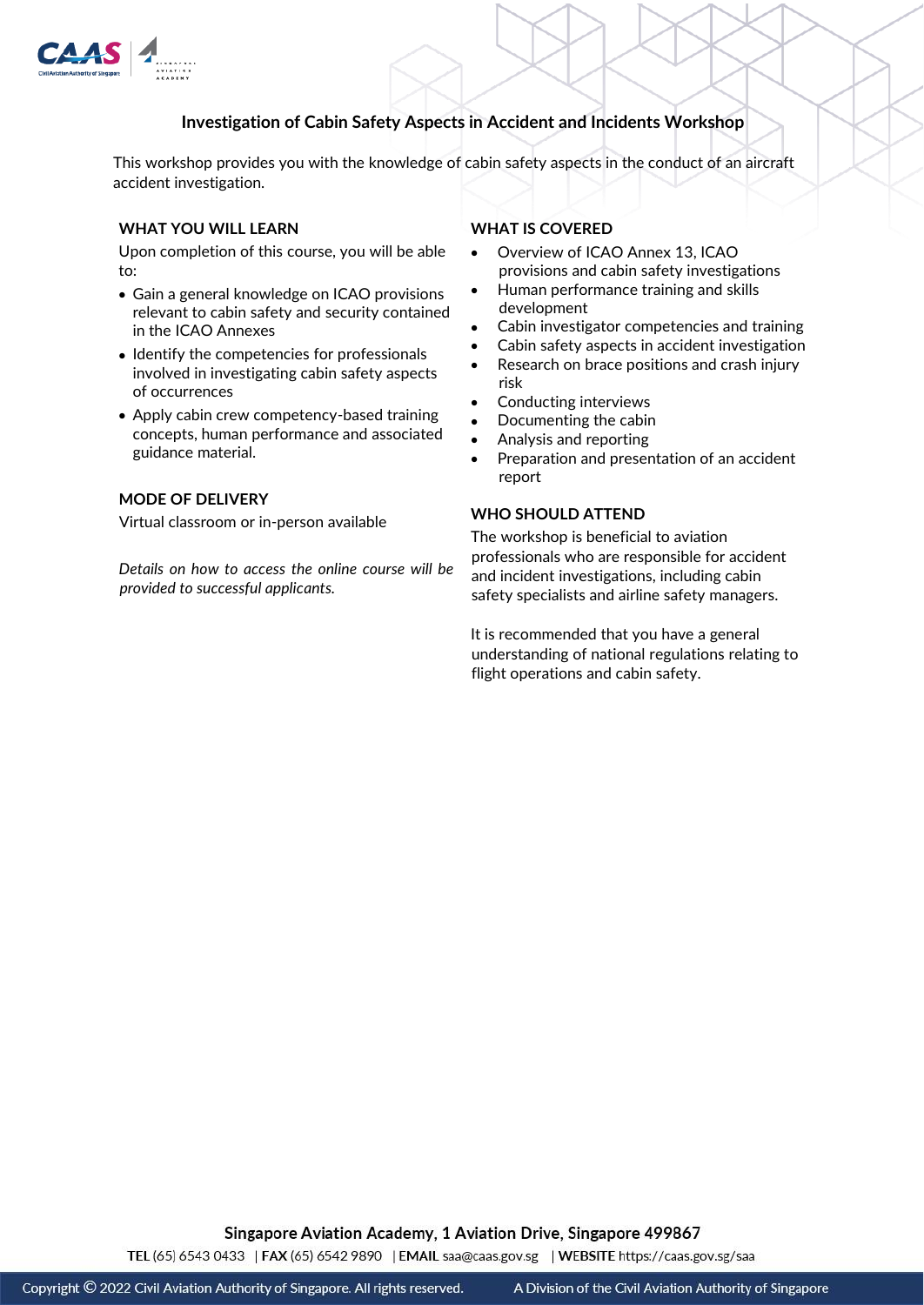

# **Safety Audits of Air Traffic Services**

This course provides you with an understanding of international requirements and gain the skills necessary for the effective planning and conduct of safety audits of air traffic services (ATS). This course is an elective of the [Diploma in Aviation Safety Management.](http://go.gov.sg/dipasm)

#### **WHAT YOU WILL LEARN**

Upon completion of this course, you will be able to:

- Define the role and responsibilities of safety auditors
- Plan and develop safety audit procedures
- Identify deficiencies in the ATS system and implement corrective action plans

## **MODE OF DELIVERY**

In-person

### **WHAT IS COVERED**

- Safety audit concept
- Safety audit planning and processes
- Principles for safety audits
- Scope of safety audits
- Procedures for low visibility aerodrome operations
- Operational and technical Issues
- Licensing and training requirements

## **WHO SHOULD ATTEND**

This course is beneficial to aviation professionals responsible for the planning and conduct of safety audits of ATS

Singapore Aviation Academy, 1 Aviation Drive, Singapore 499867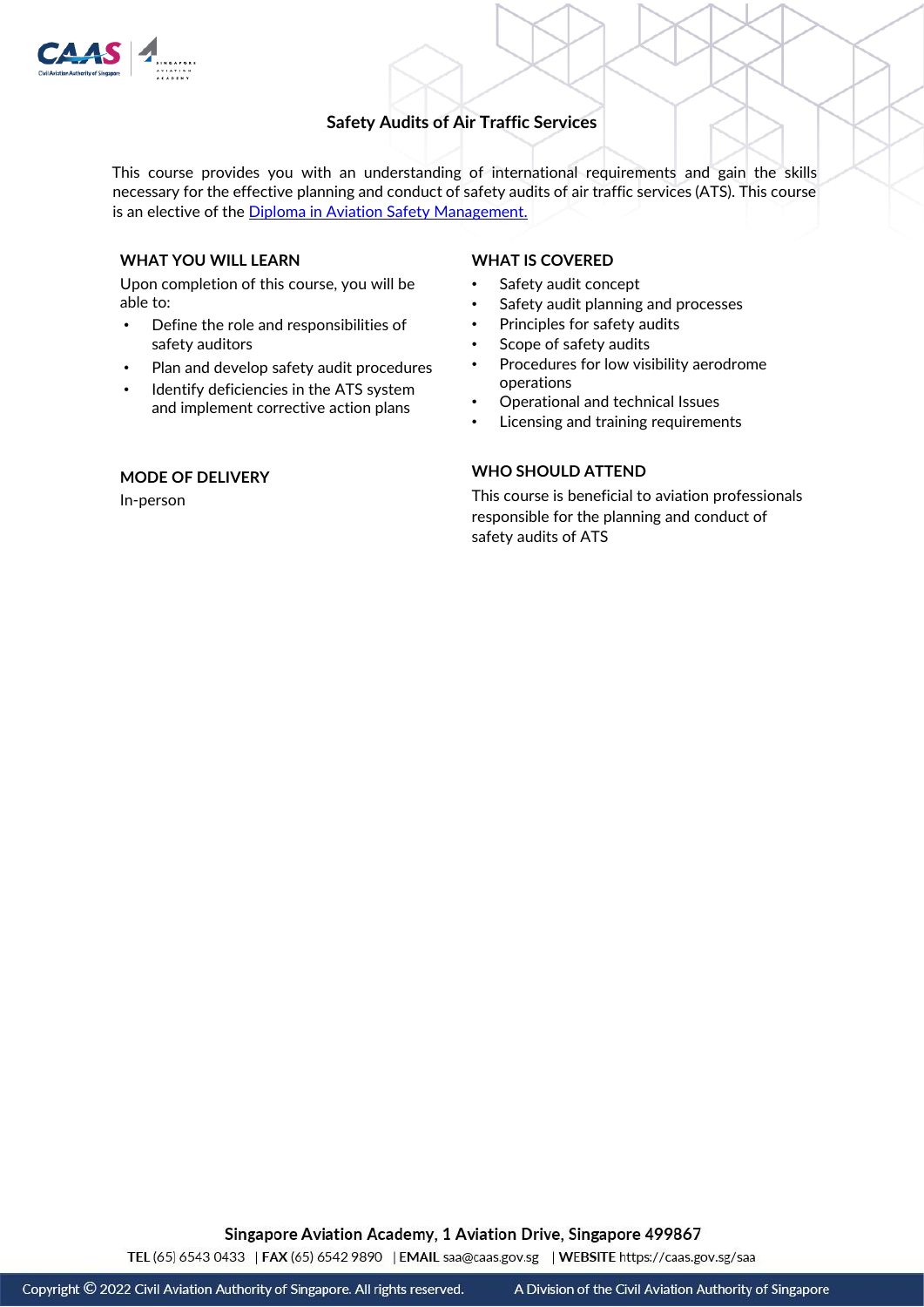

# **ICAO Annex 14 Requirements and Application**

This course provides you with an understanding of ICAO Annex 14 (Aerodromes and Heliports), Circular 305 on Operations of New Larger Aeroplanes on Existing Aerodromes and ICAO PANS-Aerodromes (ICAO Doc 9981), as well as international specifications on the planning and design of aerodromes and their operations. You will develop competencies to plan and design aerodromes in accordance with ICAO Standards and Recommended Practices (SARPs), as well as learn procedures and best practices relating to aerodrome certification, development, operations and regulatory compliance. This course is an elective module under the [Diploma in Aviation Safety Management](http://go.gov.sg/dipasm)

## **WHAT YOU WILL LEARN**

Upon completion of this course, you will be able to:

- Gain knowledge and skills on the planning and design of aerodromes and their operations
- Understand ICAO Annex 14 (Aerodromes) and be able to implement related SARPS.

# **MODE OF DELIVERY**

Virtual classroom

*Details on how to access the online course will be provided to successful applicants.* 

### **WHAT IS COVERED**

- Safety assurance, responsibilities and obligations
- ICAO Annex 14, Volume I (Aerodrome Design and Operations) – Latest version
- ICAO Circular 305 (Operations of New Larger Aeroplanes on Existing Aerodromes)
- ICAO PANS-Aerodromes (ICAO Doc 9981)
- ICAO Annex 14, Volume II (Heliports)

## **WHO SHOULD ATTEND**

This course is beneficial to aviation professionals involved in the regulation, design, development and certification of airports

Singapore Aviation Academy, 1 Aviation Drive, Singapore 499867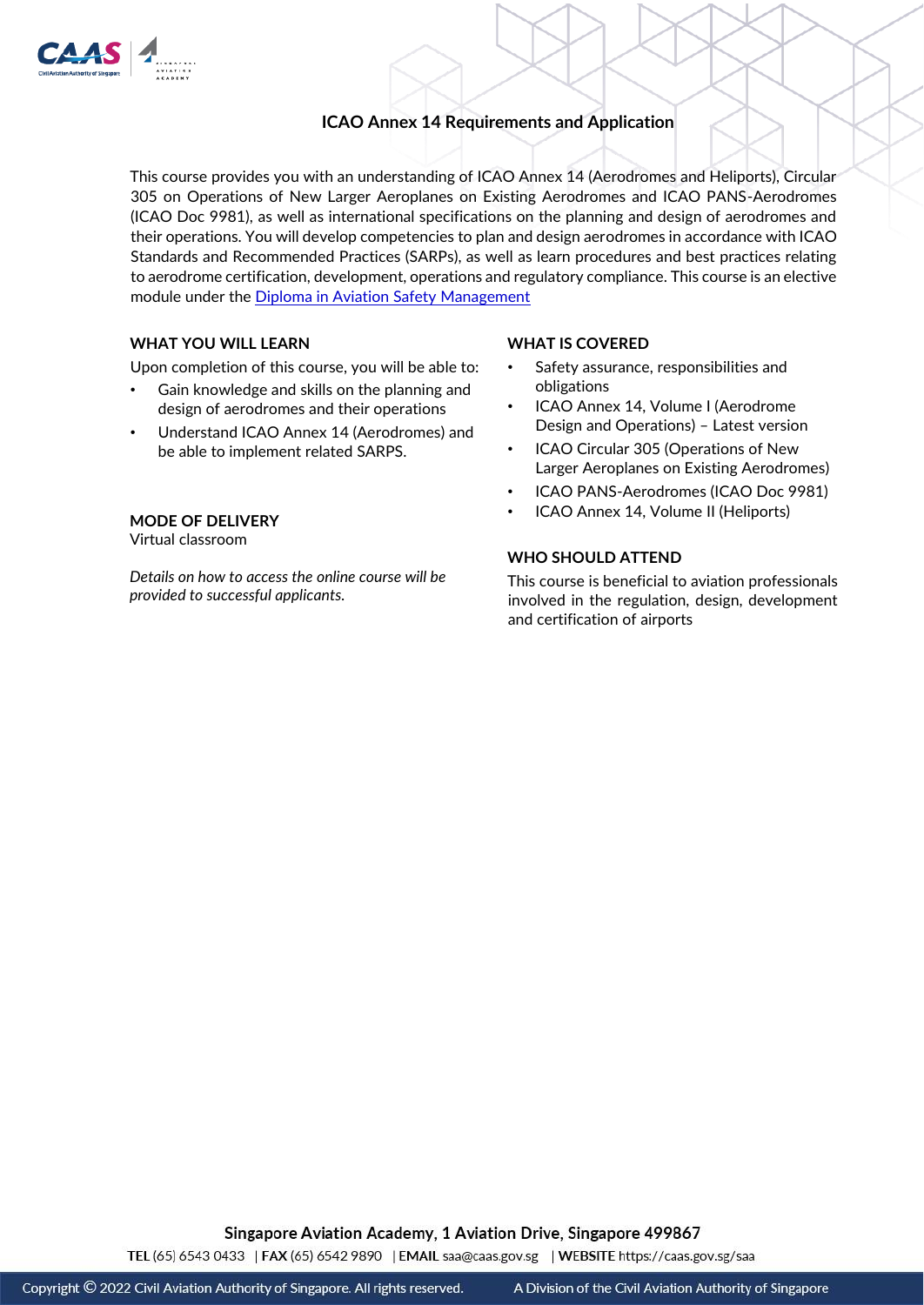

# **AIRPORT MANAGEMENT - COVID RECOVERY**

This course provides you with the skills to analyse the impact of the pandemic on airport planning, and evaluate the challenges faced by organisations in responding to crises. This course is designed in accordance with ICAO Standards and Recommended Practices, ICAO Council Aviation Recovery Taskforce (CART) Report, ICAO Annex 9 facilitation, and IATA Airport Handling Manual (AHM).

## **WHAT YOU WILL LEARN**

Upon completion of this course, you will be able • to:

- Examine the changes to the modus operandi of ground operations including Facilitation (FAL) matters on below-wing and above-wing operations due to slowdown in operations
- Co-relate the measures adopted by airports and airlines to address the COVID-19 challenges and discuss restart strategies
- Examine a typical regulatory framework in a service regulations context and impact on a regulator-regulatee framework in the current climate
- Analyse the financial and commercial management and Public-Private-Partnership (PPP) model Evaluate the requirements of ICAO Annex 9 and IATA AHM and the implications of COVID-19

## **MODE OF DELIVERY**

Virtual classroom or in-person available

*Details on how to access the online course will be provided to successful applicants.* 

### **WHAT IS COVERED**

- Overview of the aviation ecosystem
- Terminal planning
- Changes in modus operandi of airfreight, ramp and terminal operations (abovewing/below-wing ops)
- Facilitation "modified" processes in the new normal
- Challenges and strategies to manage new border health control and regulatory requirements and guidelines
- Airport-Collaborative Decision Making (A-CDM)

## **WHO SHOULD ATTEND**

This course is beneficial to aviation professionals with at least 5 years of experience who are involved in the airport COVID-19 recovery phase and facilitation management, oversight and planning at airports, including those managing operations in terminal/ ramp/cargo and ground services.

Singapore Aviation Academy, 1 Aviation Drive, Singapore 499867